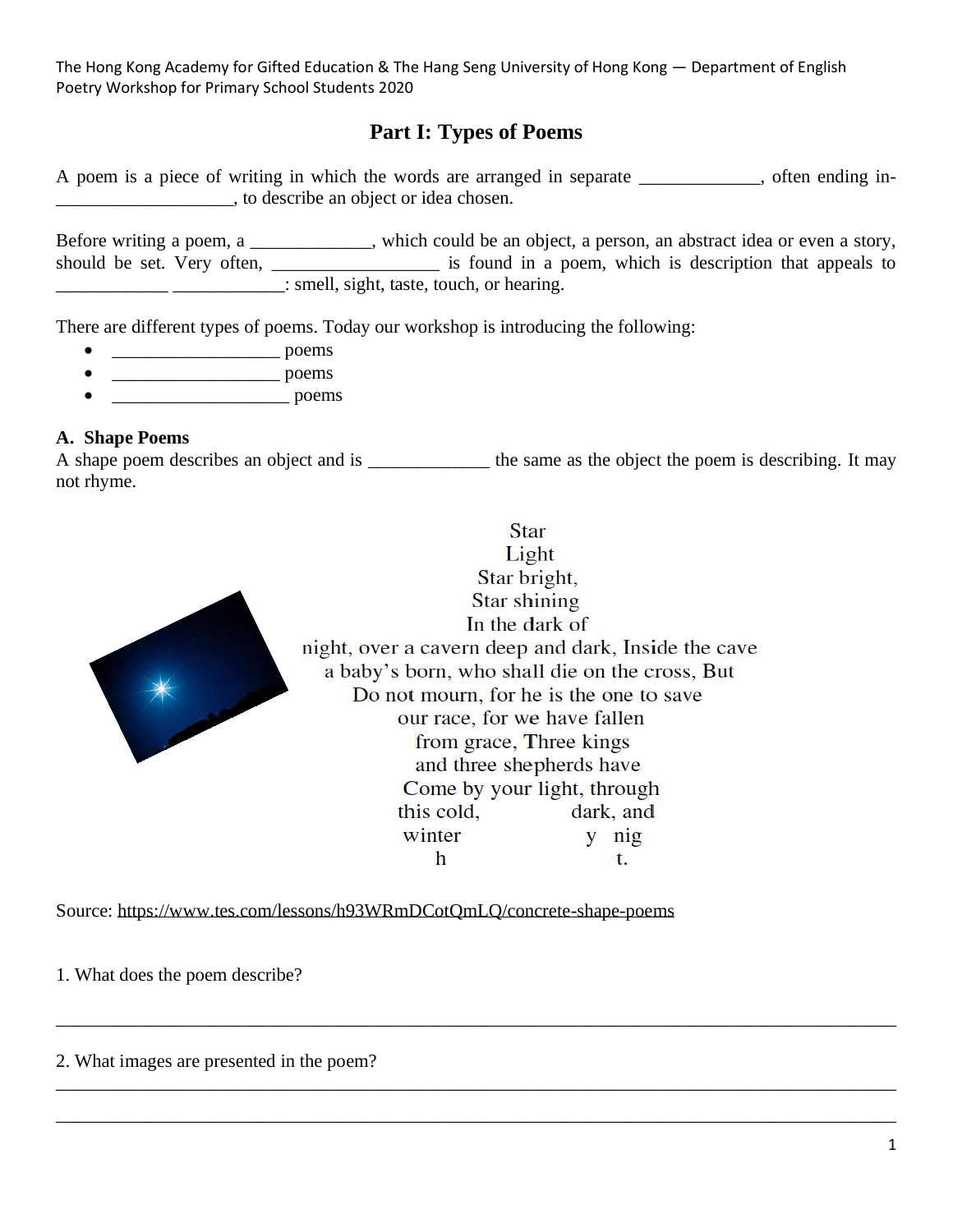3. What sense does the description appeal to?

#### **B. Acrostic Poems**

An acrostic poem is a type of poetry where the first, last or other letters in a line \_\_\_\_\_\_\_\_\_\_\_\_\_\_\_\_\_\_\_\_\_ a particular word. It may or may not rhyme.

\_\_\_\_\_\_\_\_\_\_\_\_\_\_\_\_\_\_\_\_\_\_\_\_\_\_\_\_\_\_\_\_\_\_\_\_\_\_\_\_\_\_\_\_\_\_\_\_\_\_\_\_\_\_\_\_\_\_\_\_\_\_\_\_\_\_\_\_\_\_\_\_\_\_\_\_\_\_\_\_\_\_\_\_\_\_\_\_\_\_

 $B_{\text{egins with an egg.}}$ Underneath the shell is a caterpillar. Teeth to chew through and come out of the shell.  $\mathsf{T}_{\text{rying to eat a lot of plants.}}$ Each time it grows, it sheds its skin. Reaches a spot on a plant to make a chrysalis. Forms wings and antennae. Leaves the chrysalis as a butterfly.  $\mathsf{Y}_{\mathsf{oung}}$  caterpillar is gone, now it is a butterfly!

Source:<http://firstgradefrog.blogspot.hk/2013/05/butterfly-life-cycle-acrostic-poem.html>

Please write an acrostic poem to describe yourself based on your name!

## **C. Narrative Poems**

A narrative poem tells a \_\_\_\_\_\_\_\_\_\_\_\_\_. It may or may not rhyme. It has a beginning, middle, and end. There is a strong sense of narration, characters, and plot.

\_\_\_\_\_\_\_\_\_\_\_\_\_\_\_\_\_\_\_\_\_\_\_\_\_\_\_\_\_\_\_\_\_\_\_\_\_\_\_\_\_\_\_\_\_\_\_\_\_\_\_\_\_\_\_\_\_\_\_\_\_\_\_\_\_\_\_\_\_\_\_\_\_\_\_\_\_\_\_\_\_\_\_\_\_\_\_\_\_\_

\_\_\_\_\_\_\_\_\_\_\_\_\_\_\_\_\_\_\_\_\_\_\_\_\_\_\_\_\_\_\_\_\_\_\_\_\_\_\_\_\_\_\_\_\_\_\_\_\_\_\_\_\_\_\_\_\_\_\_\_\_\_\_\_\_\_\_\_\_\_\_\_\_\_\_\_\_\_\_\_\_\_\_\_\_\_\_\_\_\_

\_\_\_\_\_\_\_\_\_\_\_\_\_\_\_\_\_\_\_\_\_\_\_\_\_\_\_\_\_\_\_\_\_\_\_\_\_\_\_\_\_\_\_\_\_\_\_\_\_\_\_\_\_\_\_\_\_\_\_\_\_\_\_\_\_\_\_\_\_\_\_\_\_\_\_\_\_\_\_\_\_\_\_\_\_\_\_\_\_\_

\_\_\_\_\_\_\_\_\_\_\_\_\_\_\_\_\_\_\_\_\_\_\_\_\_\_\_\_\_\_\_\_\_\_\_\_\_\_\_\_\_\_\_\_\_\_\_\_\_\_\_\_\_\_\_\_\_\_\_\_\_\_\_\_\_\_\_\_\_\_\_\_\_\_\_\_\_\_\_\_\_\_\_\_\_\_\_\_\_\_

#### **The Story of Cinderella**

(Source: [http://rbtpuka.webpin.com/blog\\_example-narrative-poetry.html\)](http://rbtpuka.webpin.com/blog_example-narrative-poetry.html)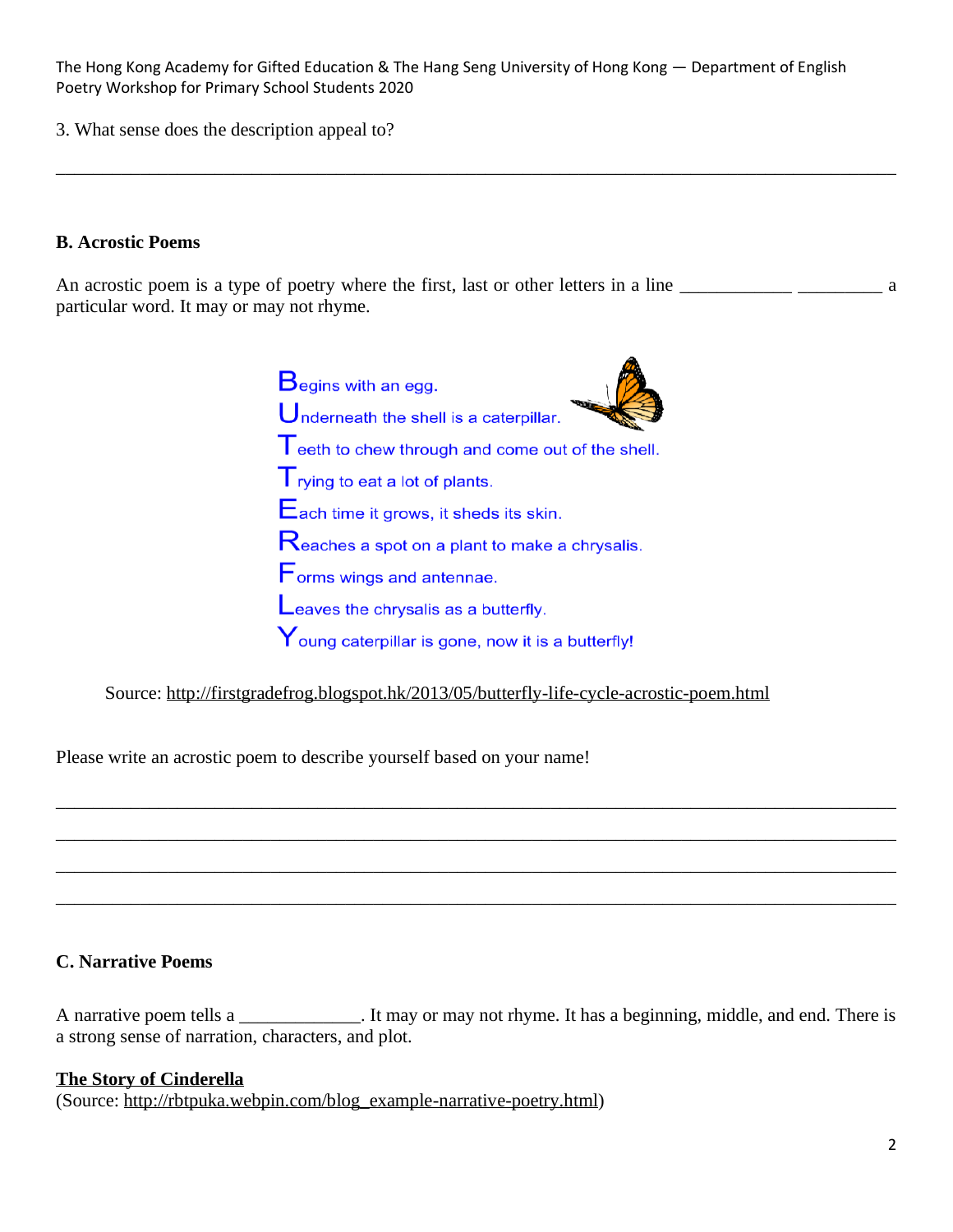It's about a beautiful girl Who lived happily with her family But the fate bore down upon the pearl Taken the sweet smile immediately

The lovely mother passed away Left her at a very young age All happiness went away Sufferings replaced such cruel cage

Step mother and sisters Exploited all day long Tears and sadness Written out in a sorrow song

Such the proverb said There's always a light in the darkness The young handsome prince led the fate To the sea of happiness

1. Who is the main character in the poem?

2. What happened to her when she was young?

3. What happened to her at the end of the story?



\_\_\_\_\_\_\_\_\_\_\_\_\_\_\_\_\_\_\_\_\_\_\_\_\_\_\_\_\_\_\_\_\_\_\_\_\_\_\_\_\_\_\_\_\_\_\_\_\_\_\_\_\_\_\_\_\_\_\_\_\_\_\_\_\_\_\_\_\_\_\_\_\_\_\_\_\_\_\_\_\_\_\_\_\_\_\_\_\_\_

\_\_\_\_\_\_\_\_\_\_\_\_\_\_\_\_\_\_\_\_\_\_\_\_\_\_\_\_\_\_\_\_\_\_\_\_\_\_\_\_\_\_\_\_\_\_\_\_\_\_\_\_\_\_\_\_\_\_\_\_\_\_\_\_\_\_\_\_\_\_\_\_\_\_\_\_\_\_\_\_\_\_\_\_\_\_\_\_\_\_

\_\_\_\_\_\_\_\_\_\_\_\_\_\_\_\_\_\_\_\_\_\_\_\_\_\_\_\_\_\_\_\_\_\_\_\_\_\_\_\_\_\_\_\_\_\_\_\_\_\_\_\_\_\_\_\_\_\_\_\_\_\_\_\_\_\_\_\_\_\_\_\_\_\_\_\_\_\_\_\_\_\_\_\_\_\_\_\_\_\_

1. **\_\_\_\_\_\_\_\_\_\_\_\_** is the repetition of similar sounds in two or more words. In poetry these words are usually at the **\_\_\_\_\_\_\_\_\_\_** of a line and help create a certain rhythm.

*Example: Tree, me, be, flee all rhyme because they end with the same sound.*

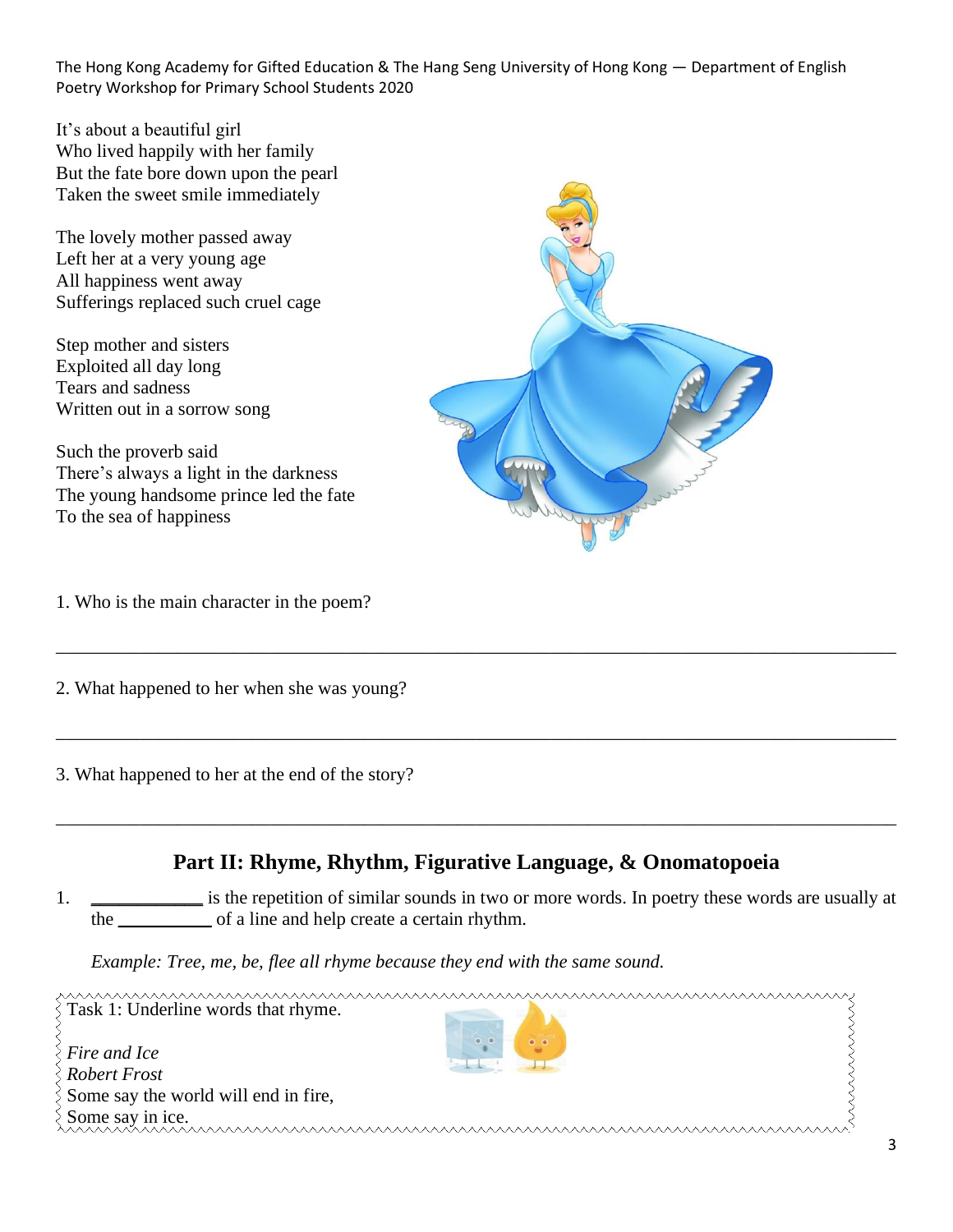| From what I've tasted of desire<br>But if it had to perish twice,<br>I think I know enough of hate<br>To say that for destruction ice<br>Is also great<br>And would suffice. | I hold with those who favour fire.                                                                                                                                                                                                                                                                                                                                                                                                                                                                                                                                                                                                    |
|------------------------------------------------------------------------------------------------------------------------------------------------------------------------------|---------------------------------------------------------------------------------------------------------------------------------------------------------------------------------------------------------------------------------------------------------------------------------------------------------------------------------------------------------------------------------------------------------------------------------------------------------------------------------------------------------------------------------------------------------------------------------------------------------------------------------------|
| 2.                                                                                                                                                                           | is the pattern in which rhyming happens.                                                                                                                                                                                                                                                                                                                                                                                                                                                                                                                                                                                              |
|                                                                                                                                                                              | Task 2: Identify the rhyme scheme                                                                                                                                                                                                                                                                                                                                                                                                                                                                                                                                                                                                     |
|                                                                                                                                                                              | There once was a big fat cat,<br>That liked to eat cute little mice.<br>All day he watched while he sat,<br>For those mice that tasted so nice.<br>and _________________ rhyme, as well as ___________ and<br>$\therefore$ So, the rhyme scheme is $\frac{1}{\sqrt{1-\frac{1}{2}}}\cdot\frac{1}{\sqrt{1-\frac{1}{2}}}\cdot\frac{1}{\sqrt{1-\frac{1}{2}}}\cdot\frac{1}{\sqrt{1-\frac{1}{2}}}\cdot\frac{1}{\sqrt{1-\frac{1}{2}}}\cdot\frac{1}{\sqrt{1-\frac{1}{2}}}\cdot\frac{1}{\sqrt{1-\frac{1}{2}}}\cdot\frac{1}{\sqrt{1-\frac{1}{2}}}\cdot\frac{1}{\sqrt{1-\frac{1}{2}}}\cdot\frac{1}{\sqrt{1-\frac{1}{2}}}\cdot\frac{1}{\sqrt{1-\$ |
|                                                                                                                                                                              | 3.<br>is the repetition of vowel-sounds within non-rhyming words.                                                                                                                                                                                                                                                                                                                                                                                                                                                                                                                                                                     |
|                                                                                                                                                                              | Example:<br>And so, all the night-tide, $I$ lie down by the side<br>Of my darling, my darling, my life and my bride.<br>The repetition of the <i>i</i> sound in both lines is assonance because<br>it is a repetition of a vowel sound.                                                                                                                                                                                                                                                                                                                                                                                               |
|                                                                                                                                                                              | Task 3: Circle the pairs of words that show assonance.                                                                                                                                                                                                                                                                                                                                                                                                                                                                                                                                                                                |
| boast, broom<br>coat, hole<br>fare, part<br>night, fire<br>silver, pillar                                                                                                    |                                                                                                                                                                                                                                                                                                                                                                                                                                                                                                                                                                                                                                       |
|                                                                                                                                                                              | is the repetition of consonant sounds within words, but not at the start of a                                                                                                                                                                                                                                                                                                                                                                                                                                                                                                                                                         |

4. **\_\_\_\_\_\_\_\_\_\_\_\_\_\_\_\_\_\_\_\_\_\_\_\_\_** is the repetition of consonant sounds within words, but not at the start of a word. Often times, consonance refers to the end sound (like "nk" in sa*nk* and thi*nk*).

*Example: Ladder and bitter / Dress and boss*

Task 4: Underline the consonance in each sentence below. 1. Roger and his brother wander by the river.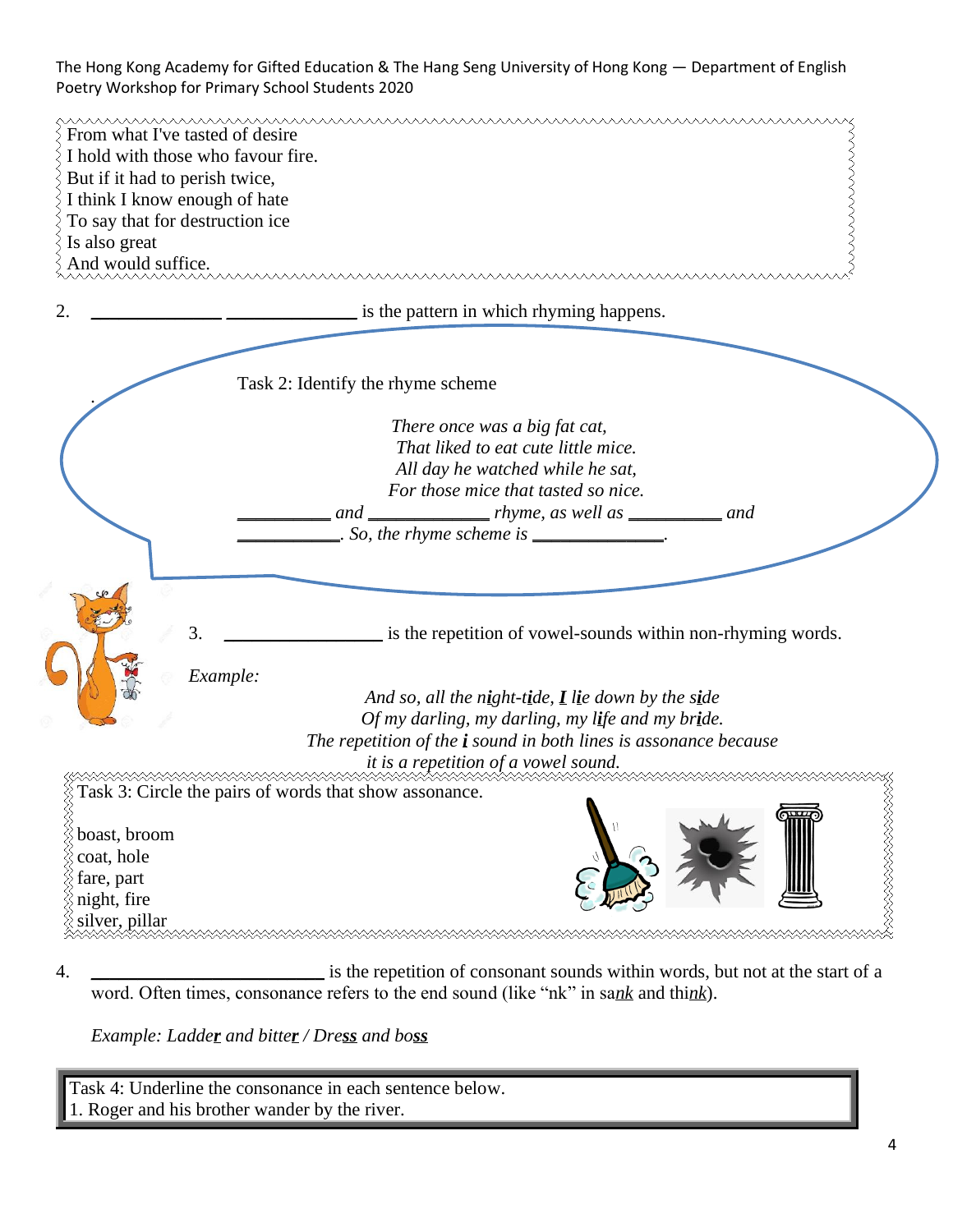

5. **\_\_\_\_\_\_\_\_\_\_\_\_\_\_\_\_\_\_\_\_\_\_\_\_\_** is the repetition of beginning of sounds of words.

*Example: Sally sells seashells by the seashore.* There is a repetition of the beginning sounds of words in these sentences.

Task 5: Try to read the tongue twister out loud as fast as you can. You may need to read it many times before you can say it all without any mistakes. How much wood would a woodchuck chuck If a woodchuck could chuck wood? He would chuck, he would, as much as he could, And chuck as much as a woodchuck would If a woodchuck could chuck wood Now, underline the alliteration in the tongue twister. 

- 6. **\_\_\_\_\_\_\_\_\_\_\_\_\_\_\_\_\_\_\_\_\_\_\_\_\_**: the comparison of two things using 'like' or 'as'. *Example: She is as sweet as candy.*
- 7. **\_\_\_\_\_\_\_\_\_\_\_\_\_\_\_\_\_\_**: the comparison of two things without using "like" or "as". *Example: She has a stone heart.*
- 8. **\_\_\_\_\_\_\_\_\_\_\_\_\_\_\_\_\_\_\_\_\_\_**: Giving human traits to objects or ideas. *Example: The streets are calling me.*
- 9. **\_\_\_\_\_\_\_\_\_\_\_\_\_\_\_\_\_\_\_\_\_\_\_\_\_**: Exaggerating to show strong feeling or effect. *Example: I will love you forever.*
- 10. **\_\_\_\_\_\_\_\_\_\_\_\_\_\_\_\_\_\_\_\_\_\_\_\_\_**: Expression with less strength than expected. *Example: I'll be there in one second.*
- 11. Task 6: Circle the onomatopoeia in each sentence. Our feet squished in the mud.

There was a steady chomp-chomp as the horses ate their hay.

We heard a loud meow at the back door.

The funny horn on the bicycle went beep-beep.

There was a loud bang when the door slammed shut.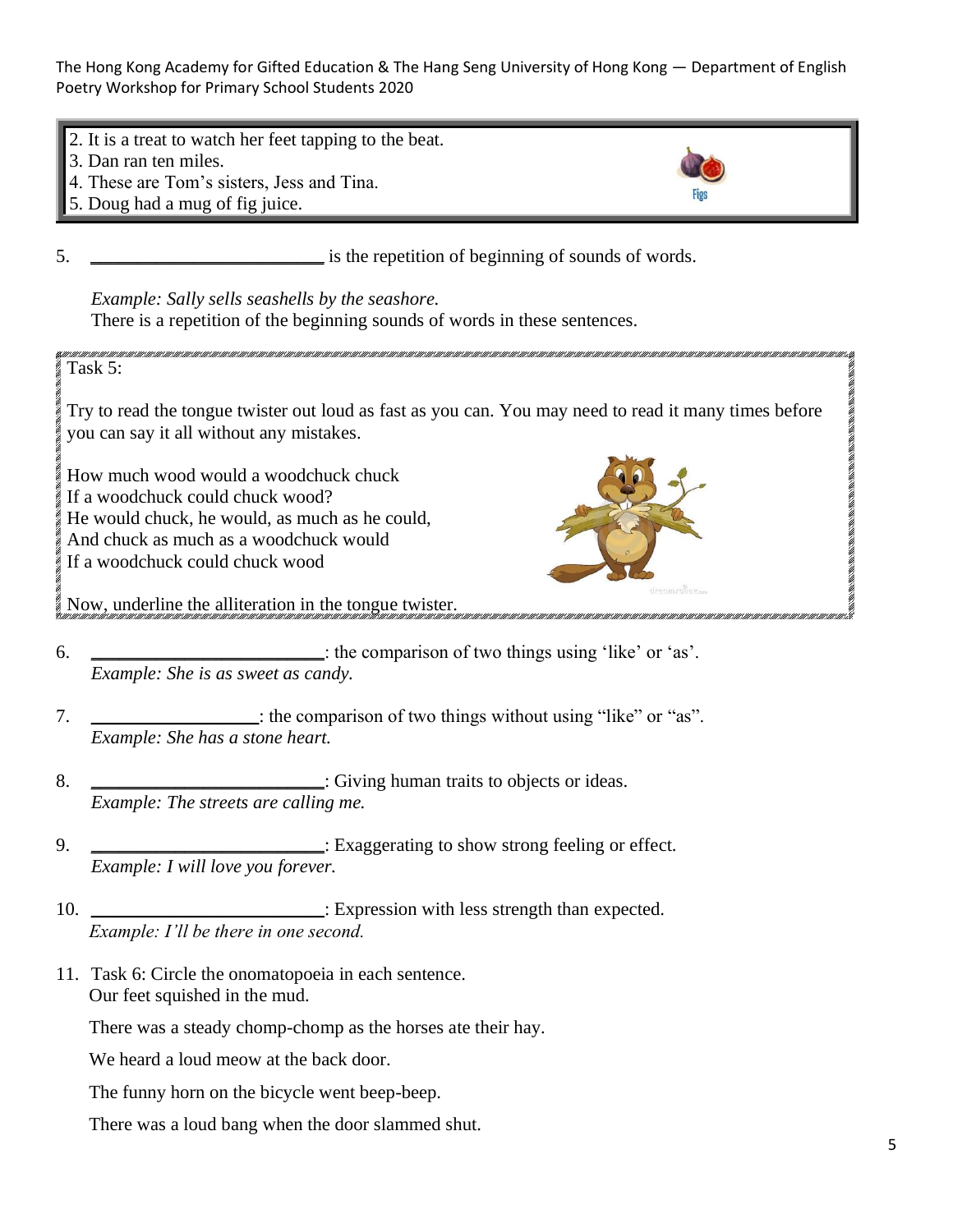12. Task 7: Write the name of a thing that would make each sound below.



13. Task 8: Now write a poem using the thing you wrote above and its onomatopoeia word.

## **Part III: Poetry through dramatic performance**

\_\_\_\_\_\_\_\_\_\_\_\_\_\_\_\_\_\_\_\_\_\_\_\_\_\_\_\_\_\_\_\_\_\_\_\_\_\_\_\_\_\_\_\_\_\_\_\_\_\_\_\_\_\_\_\_\_\_\_\_\_\_\_\_\_\_\_\_\_\_\_\_\_\_\_\_\_\_\_\_\_\_\_\_\_\_\_\_\_\_

\_\_\_\_\_\_\_\_\_\_\_\_\_\_\_\_\_\_\_\_\_\_\_\_\_\_\_\_\_\_\_\_\_\_\_\_\_\_\_\_\_\_\_\_\_\_\_\_\_\_\_\_\_\_\_\_\_\_\_\_\_\_\_\_\_\_\_\_\_\_\_\_\_\_\_\_\_\_\_\_\_\_\_\_\_\_\_\_\_\_

\_\_\_\_\_\_\_\_\_\_\_\_\_\_\_\_\_\_\_\_\_\_\_\_\_\_\_\_\_\_\_\_\_\_\_\_\_\_\_\_\_\_\_\_\_\_\_\_\_\_\_\_\_\_\_\_\_\_\_\_\_\_\_\_\_\_\_\_\_\_\_\_\_\_\_\_\_\_\_\_\_\_\_\_\_\_\_\_\_\_

\_\_\_\_\_\_\_\_\_\_\_\_\_\_\_\_\_\_\_\_\_\_\_\_\_\_\_\_\_\_\_\_\_\_\_\_\_\_\_\_\_\_\_\_\_\_\_\_\_\_\_\_\_\_\_\_\_\_\_\_\_\_\_\_\_\_\_\_\_\_\_\_\_\_\_\_\_\_\_\_\_\_\_\_\_\_\_\_\_\_

## **Worksheet A: Punching Words for Emphasis**

I really thought I knew her.

A. I really thought I knew her.

(implies that I, for one; as opposed to, or unlike, anyone else)

B. I really thought I knew her.

(implies that the knowledge was genuine and thorough, not insignificant)

C. I really thought I knew her.

(emphasizes the past tense; s/he once thought he knew her)

D. I really thought I knew her.

(similar to first choice; a little more personal perhaps; the speaker feels betrayed)

E. I really thought I knew her.

(not just a passing knowledge)

F. I really thought I knew her.

(The speaker knew her better than other people, or as opposed to anyone else)

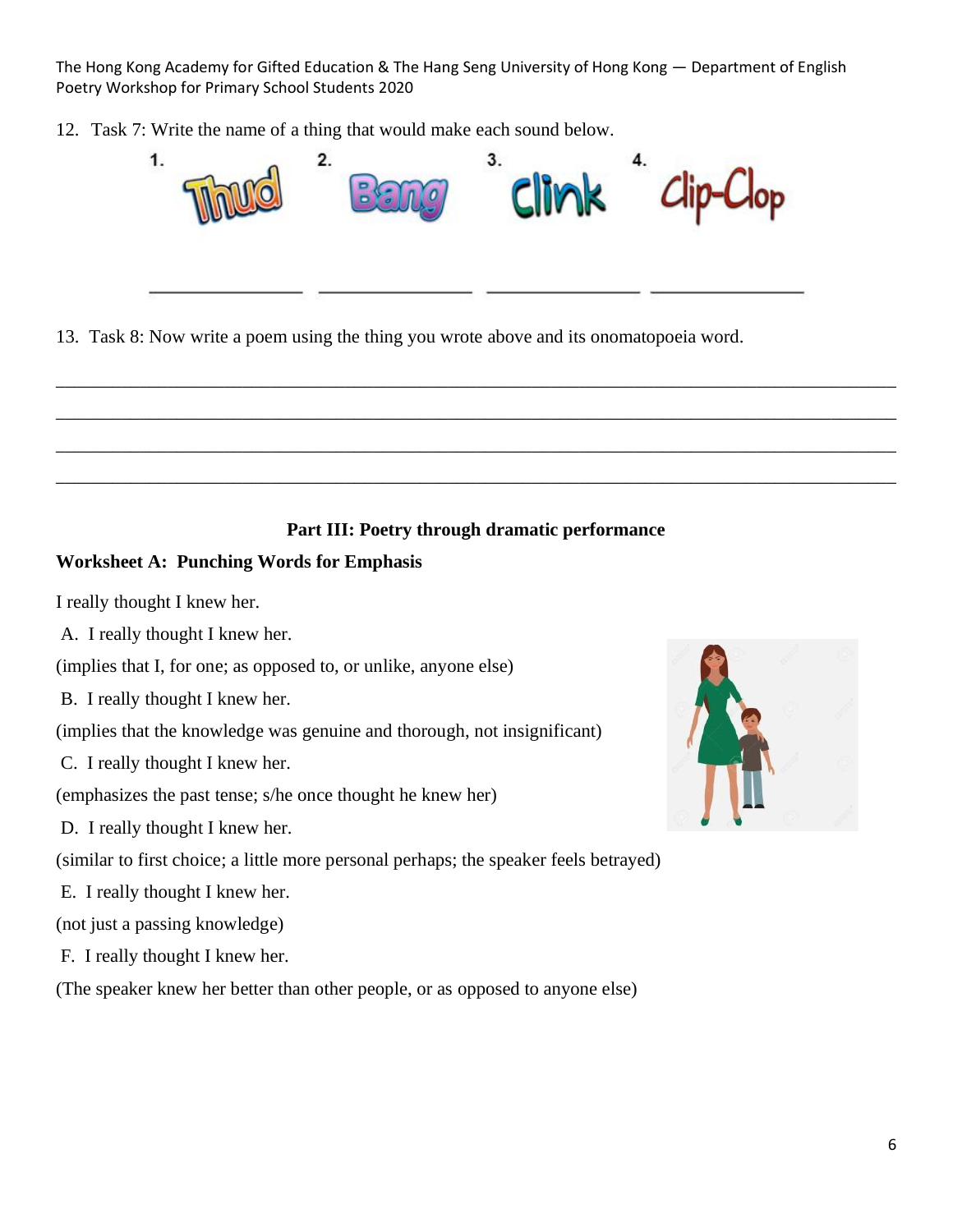## **Worksheet B:**

Read the lyrics below and identify any special features (rhyme, rhythm, figurative language, and onomatopoeia).

#### **Firework**

Do you ever feel like a plastic bag Drifting thought the wind Wanting to start again

Do you ever feel, feel so paper thin Like a house of cards One blow from caving in

Do you ever feel already buried deep Six feet under scream But no one seems to hear a thing

Do you know that there's still a chance for you 'Cause there's a spark in you

You just gotta ignite the light And let it shine Just own the night Like the Fourth of July

'Cause baby you're a firework Come on show 'em what your worth Make 'em go "Oh, oh, oh!" As you shoot across the sky-y-y

Baby you're a firework Come on let your colors burst Make 'em go "Oh, oh, oh!" You're gonna leave 'em fallin' down down down

You don't have to feel like a waste of space You're original, cannot be replaced If you only knew what the future holds After a hurricane comes a rainbow

Maybe a reason why all the doors are closed So you can open one that leads you to the perfect road Like a lightning bolt, your heart will glow And when it's time, you'll know

You just gotta ignite the light And let it shine Just own the night Like the Fourth of July

'Cause baby you're a firework Come on show 'em what your worth Make 'em go "Oh, oh, oh!" As you shoot across the sky-y-y

Baby you're a firework Come on let your colors burst Make 'em go "Oh, oh, oh!" You're gonna leave 'em fallin' down down down

Boom, boom, boom Even brighter than the moon, moon, moon It's always been inside of you, you, you And now it's time to let it through

'Cause baby you're a firework Come on show 'em what your worth Make 'em go "Oh, oh, oh!" As you shoot across the sky-y-y Baby you're a firework Come on let your colors burst Make 'em go "Oh, oh, oh!" You're gonna leave 'em fallin' down down down Boom, boom, boom Even brighter than the moon, moon, moon Boom, boom, boom Even brighter than the moon, moon, moon